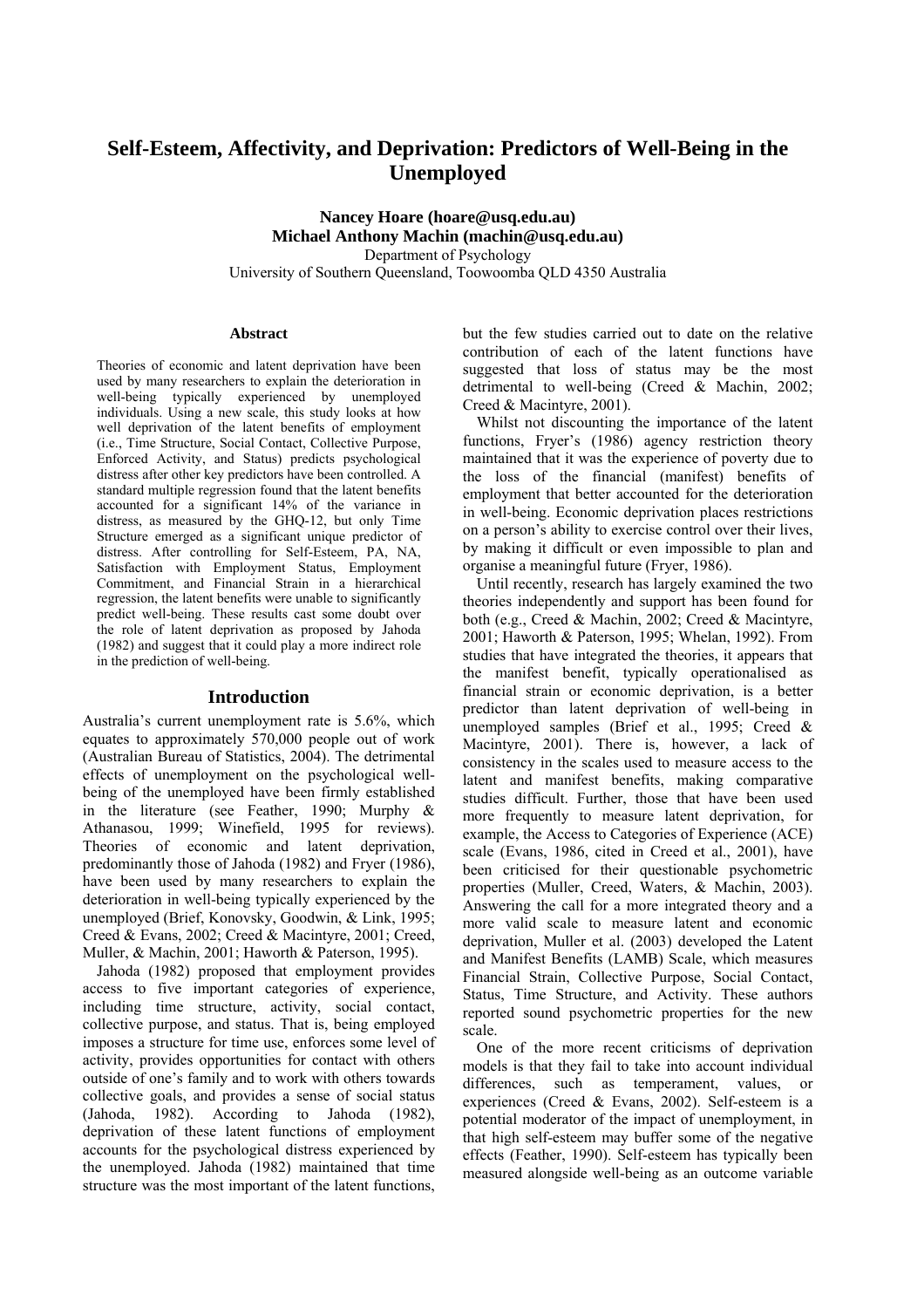in unemployment research, with many studies demonstrating the negative impact of unemployment on self-esteem (e.g., Goldsmith, Veum, & Darity, 1997; Tiggemann & Winefield, 1984).

Negative Affect (NA) is also related to well-being. A consistent finding in the literature is that people with high Negative Affect scores also score highly on selfreport symptom scales, such as the GHQ. Less evidence is available for the influence of PA, but it is likely that the tendency to view life events more positively (i.e., high PA) will act as a buffer to psychological distress in the unemployed.

At a more situation-specific level, having a positive view of one's employment status (whether employed or unemployed) is also likely to influence levels of distress. Hesketh, Shouksmith, and Kang (1987) found that not all unemployed people are unhappy with their employment situation. Those who were happy being unemployed were engaged in purposeful work, had good social contacts (thus accessing two of the latent benefits), and high self-esteem, whereas those who were unhappily unemployed had low self-esteem, financial strain, few social contacts, and high employment commitment.

Employment commitment has been found to be a moderator of unemployment and psychological wellbeing, such that unemployed people with high levels of employment commitment experience greater distress than those who are more ambivalent about employment (Feather, 1990; Jackson, Stafford, Banks, & Warr, 1983; Mean Patterson, 1997). Rantakeisu and Johnsson (2003) found a strong link between employment commitment and mental health, even after the effects of perceived economic concern were accounted for.

# **Hypotheses**

This study will test the following hypotheses:

- 1. Deprivation of the latent and manifest benefits of employment is significantly correlated with psychological well-being;
- 2. Employment commitment and financial strain will significantly predict well-being after controlling for self-esteem, PA, NA and labour market satisfaction; and
- 3. The importance of the latent benefits of employment to psychological well-being will diminish after controlling for self-esteem, affectivity (PA, NA, and satisfaction with employment status), employment commitment, and financial strain.

### **Method**

### **Participants**

Participants for this study were a convenience sample of 213 ( $M = 121$ ;  $F = 92$ ) unemployed clients of Centrelink or various Job Network providers (private government contracted employment agencies) in South East Queensland. Ages ranged from 17 to 65 years  $(M =$ 33.62,  $SD = 13.06$ ). Respondents were mostly single, with 112 never married, 14 separated, 32 divorced, 4 widowed, 48 married/defacto, and 3 participants not responding. Most participants (151) were not currently doing any paid work, 33 were working casually or parttime, and 20 were doing unpaid or volunteer work, 8 ticked the "other" category (e.g., studying), and 1 participant did not respond. Seventy-nine participants had completed Year 10 or less, 53 had completed Years 11 or 12, and 68 had some form of tertiary education (e.g., Trade Certificate, University Degree). Most participants (201) had previously been in some level of employment, with 158 of those having held a full-time job some time in the past. For most of those participants (93), it had been at least a year since their last full-time job. The majority of participants (195) were receiving some form of government income support payment, with participants' mean net fortnightly income being approximately \$370 (*SD* = \$169). Many of the participants (172, or approx. 81%) reported some level of difficulty living on their fortnightly income.

#### **Materials**

A cross-sectional survey was developed, which included demographic questions and the following measures:

The *Latent and Manifest Benefits Scale* (LAMB, Muller et al.,  $2003$  – consists of 6 subcales each with 6 bipolar items measured on a 7-point scale: Financial Strain (e.g., My income usually allows me to socialise as often as I like/My income rarely allows me to socialise as often as I like), Time Structure (e.g., I often/rarely have nothing to do), Social Contact, Collective Purpose, Status and Enforced Activity. A high score on each of the five latent benefits indicates greater access to that benefit, whilst a high score on Financial Strain indicates greater financial strain. Scale reliabilities for this study ranged from .83 (Activity) to .93 (Social Contact).

*Satisfaction with employment status* was measured by one item, which asked participants to rate satisfaction with their current employment status on a 5-point scale from 1 (Extremely unsatisfied) to 5 (Extremely satisfied).

Other measures included the *Employment Commitment Scale* (ECS, Feather, 1990); the *Positive and Negative Affect Schedule* (PANAS, Watson, Clark, & Tellegen, 1988); the *Rosenberg Self-Esteem Scale* (Rosenberg, 1965); and the 12-item version of the *General Health Questionnaire* (GHQ-12, Goldberg, 1972).

### **Procedure**

Surveys were distributed to unemployed clients of Job Network agencies and Centrelink who indicated a willingness to participate in the study. Participants either completed a survey on site at the Job Network agency during a training session or were given a survey to take home to complete. Reply-paid envelopes were provided in the survey package.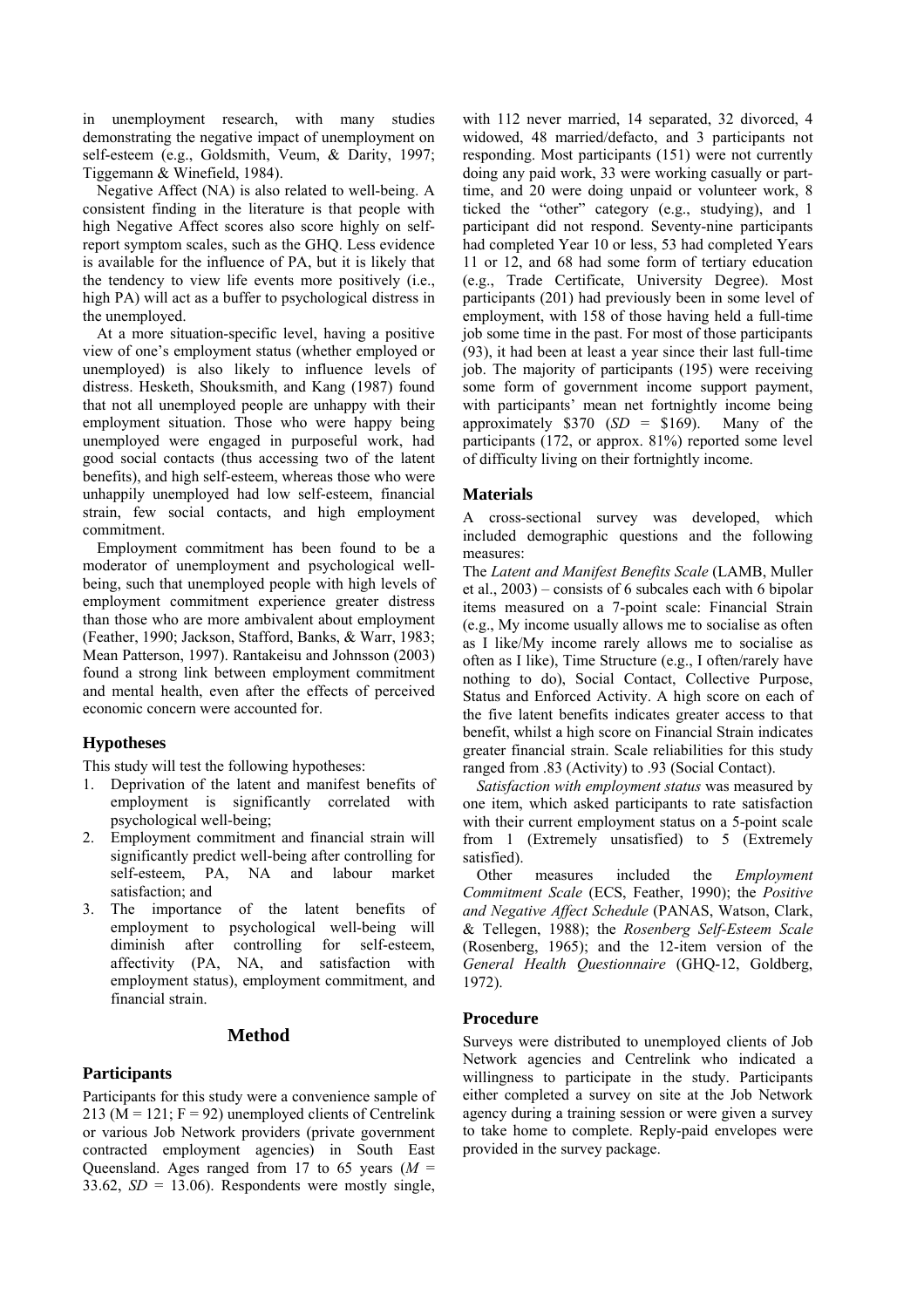## **Results**

Table 1 presents the means, standard deviations, alpha reliability coefficients, and correlations among the main study variables. All correlations with the GHQ were statistically significant, except for Enforced Activity. Results of a standard multiple regression analysis (See Table 2) showed that the latent benefits accounted for a significant 14% (adj.  $R^2$ ) of the variance in GHQ scores,  $F (5, 207) = 7.89, p < .001$ , with Time Structure being the only significant unique predictor, accounting for approximately  $6\%$  ( $p < .001$ ) of the total variance explained. Results of a hierarchical multiple regression (see Table 3) showed that all of the variables together accounted for  $63\%$  (adj.  $R^2$ ) of the variance in psychological well-being. At Step 1, PA, NA, Satisfaction with Current Employment Status, and Self-Esteem significantly predicted GHQ scores, *F* (4, 208)  $= 82.02, p \le 0.001$ , accounting for 61% of the variance. Except for Self-Esteem, each made a significant unique contribution, with NA being the most important predictor. The addition of Financial Strain and Employment Commitment at Step 2 contributed a further 2% to the variance in GHQ scores,  $\Delta F$  (2, 206)  $= 4.66$ ,  $p = .01$ , with both variables making small, but significant unique contributions. The latent benefits were entered at the final step and did not add significantly to the prediction of GHQ scores,  $\Delta F$  (5,  $201$ ) = 2.23, *p* > .05.

|  |  | Table 1: Means, Standard Deviation, Alpha Coefficients, and Correlations for Main Variables ( $N = 213$ ) |  |
|--|--|-----------------------------------------------------------------------------------------------------------|--|
|--|--|-----------------------------------------------------------------------------------------------------------|--|

|         |                         | M              | SD | $\alpha$ |        |                |       |                  |                          |     | 8                                              | 9   | 10  |                               | 12          |
|---------|-------------------------|----------------|----|----------|--------|----------------|-------|------------------|--------------------------|-----|------------------------------------------------|-----|-----|-------------------------------|-------------|
| 1.      | GHQ-12                  | 15.00 7.29     |    | .92      | $-.35$ | .73            | $-49$ | $-26$            |                          |     | $.40$ $.19$ $-.30$ $-.28$ $-.27$ $-.18$ $-.08$ |     |     |                               |             |
| 2.      | <b>Positive Affect</b>  | 34.10 6.04     |    | - 87     |        | $-25$          | .42   | .09 <sub>1</sub> | $-.06-.02$               |     | .25                                            | .27 | .29 | .33                           | .26         |
|         | 3. Negative Affect      | 26.68 8.15 .91 |    |          |        | $\blacksquare$ | $-57$ | $-09$            | .32                      |     | $.12$ $-.23$ $-.27$ $-.20$ $-.21$ $-.26$       |     |     |                               |             |
| 4.      | Self-Esteem             | 29.94 5.23 .86 |    |          |        |                |       | .00              | $-.21$                   | .05 | .19                                            | .24 | .22 | - 39                          | .36         |
| $5_{-}$ | Satisfaction            | 1.89 0.86      |    |          |        |                |       |                  | $-27 - 24$               |     | - 25                                           | .06 | .05 |                               | $.07 - .10$ |
| 6.      | Commitment              | 36.95 8.15 81  |    |          |        |                |       |                  | $\overline{\phantom{a}}$ |     | $.00 - 43 - .09 - .01 - .03$                   |     |     |                               | 07          |
| 7       | <b>Financial Strain</b> | 33.81 8.07 .91 |    |          |        |                |       |                  |                          |     |                                                |     |     | $-12$ $-44$ $-41$ $-02$ $-04$ |             |
|         | 8. Time Structure       | 25.27 9.47 .90 |    |          |        |                |       |                  |                          |     |                                                | .19 | .12 | .07                           | .04         |
|         | 9. Collective Purpose   | 18.69 8.50 .88 |    |          |        |                |       |                  |                          |     |                                                |     | .54 | .27                           | .25         |
|         | 10. Social Contact      | 22.00 9.79 .93 |    |          |        |                |       |                  |                          |     |                                                |     |     | .40                           | .17         |
|         | 11. Status              | 31.51 7.54 .90 |    |          |        |                |       |                  |                          |     |                                                |     |     |                               | .53         |
|         | 12. Enforced Activity   | 28.01 7.08 .83 |    |          |        |                |       |                  |                          |     |                                                |     |     |                               |             |

*Note*. *r*s ≥.14 and *r*s ≥.19 significant at .05 and .01, respectively; Satisfaction = Satisfaction with Employment Status; Commitment = Employment Commitment.

Table 2: Standard Multiple Regression of Latent Benefits on Psychological Distress (GHQ-12)

| Variable                 | Unstandardised | SE Beta | <i>Standardised</i> | sr      |
|--------------------------|----------------|---------|---------------------|---------|
|                          | Beta(B)        |         | Beta $(\beta)$      |         |
| Time Structure           | $-19$          | .05     | $-.25***$           | .06     |
| Collective Purpose       | $-.13$         | .07     | $-14$               | .01     |
| Social Contact           | $-.10$         | .06     | $-.14$              | .01     |
| <b>Status</b>            | $-.08$         | .08     | $-.08$              | .00     |
| <b>Enforced Activity</b> | .01            | .08     | .02                 | $.00\,$ |

*Note*.  $N = 213$ ;  $R^2$  (adj.) = .14 ( $p < .001$ ); \*\*\* =  $p < .001$ .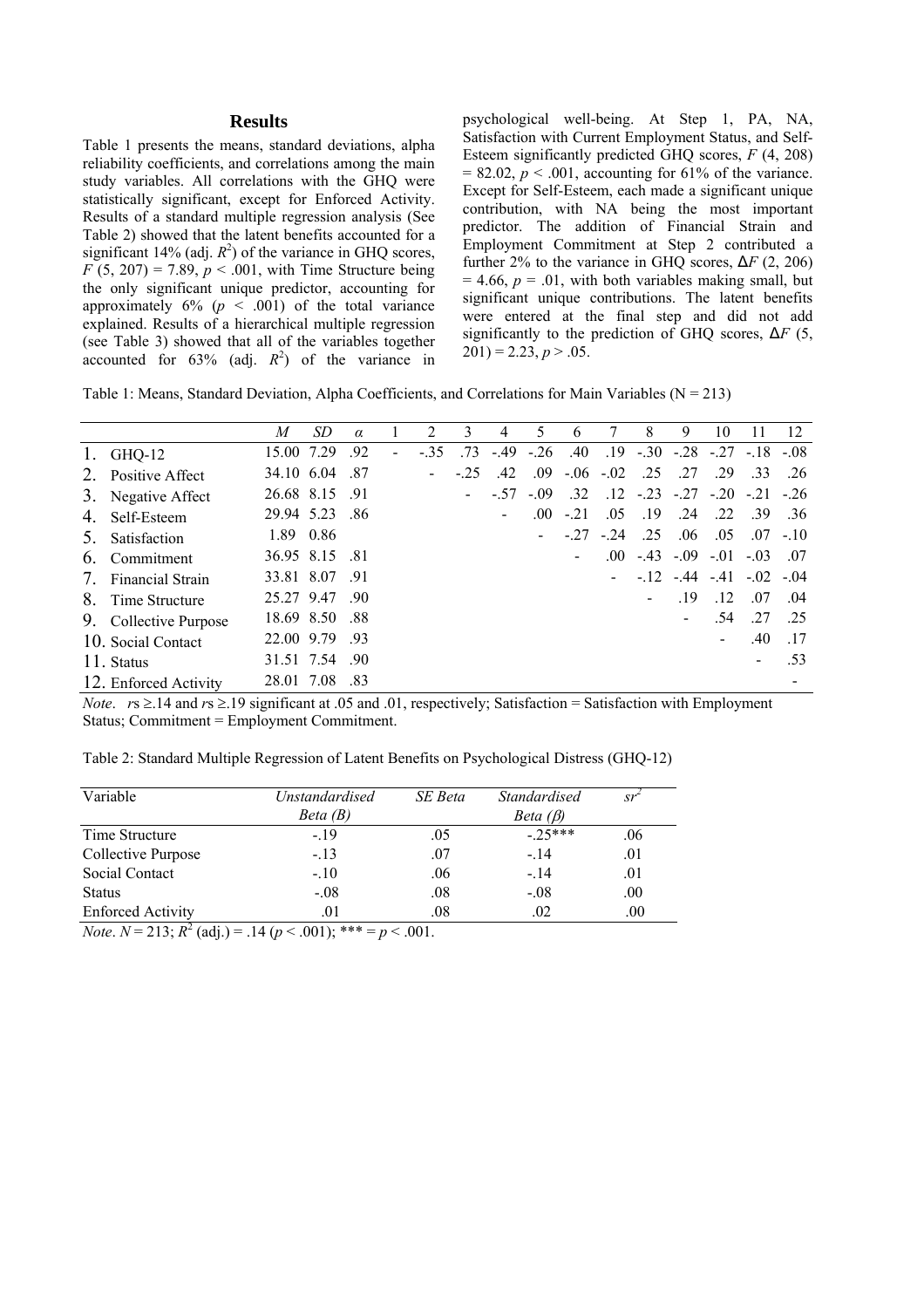| Variable                            | <b>Unstandardised</b> | SE Beta | <i>Standardised</i> | $sr^2$ |
|-------------------------------------|-----------------------|---------|---------------------|--------|
|                                     | Beta(B)               |         | Beta $(\beta)$      |        |
| Step 1                              |                       |         |                     |        |
| Positive Affect                     | $-0.13$               | 0.06    | $-0.11*$            | .01    |
| Negative Affect                     | 0.56                  | 0.05    | $0.62***$           | .25    |
| Satisfaction with Employment Status | $-1.87$               | 0.38    | $-0.22***$          | .05    |
| Self-Esteem                         | $-0.16$               | 0.08    | $-0.11$             | .01    |
| Step 2                              |                       |         |                     |        |
| <b>Employment Commitment</b>        | 0.13                  | 0.04    | $0.12**$            | .01    |
| <b>Financial Strain</b>             | 0.07                  | 0.04    | $0.08*$             | .01    |
| Step 3                              |                       |         |                     |        |
| Time Structure                      | $-0.01$               | 0.04    | $-0.01$             | .00.   |
| Collective Purpose                  | 0.01                  | 0.05    | 0.01                | .00.   |
| Social Contact                      | $-0.07$               | 0.04    | $-0.09$             | .00.   |
| <b>Status</b>                       | 0.01                  | 0.06    | 0.01                | .00.   |
| <b>Enforced Activity</b>            | 0.14                  | 0.05    | $0.13*$             | .01    |

Table 3: Hierarchical Multiple Regression of Variables Predicting Psychological Distress (GHQ-12)

*Note*.  $N = 213$ ; Step 1  $R^2 = .61$  ( $p < .001$ ); Step 2  $\Delta R^2 = .02$  ( $p < .01$ ); Step 3  $\Delta R^2 = .01$  ( $p > .05$ );  $* = p < .05$ ;  $* = p$  $< 0.01$ ; \*\*\* =  $p < 0.00$ . Coefficients presented are from when variable was entered into the model.

# **Discussion**

In support of Jahoda's (1982) deprivation theory, lower access to the five latent benefits of employment was related to well-being, thus confirming the first hypothesis. Time Structure emerged as the most important predictor of well-being, which supports Jahoda's contention that it is the loss of time structure that has the most detrimental impact on the unemployed. This result, however, is not consistent with previous studies (Creed & Evans, 2002; Creed & Machin, 2002; Creed & Macintyre, 2001) in which Status emerged as the most important predictor. One explanation could be the measurement tool, namely the ACE scale, used in previous studies. Creed and Machin (2003) factor analysed the ACE scale and found that it was dominated by an Activity factor and that no factor emerged that was representative of Time Structure.

Support was also found for the second and third hypotheses. As expected, affective disposition and satisfaction with employment status were very strong predictors of well-being. Self-esteem, however, did not make a unique contribution. Negative affect stood out at as a major predictor. This suggests that the inclination to view life events in a negative way has a major impact on one's well-being, and tends to override positive feelings and self-esteem when reporting felt distress. After partialling out the effects of affectivity and selfesteem, employment commitment and financial strain were still able to predict well-being, although their impact was quite small. Latent deprivation, however, did not add anything to the prediction of well-being once all of the other variables were statistically controlled. These results cast some doubt over Jahoda's deprivation theory and support the premise that individual differences, particularly negative affect, are key variables in the prediction of well-being of the unemployed.

Based on previous research, this study assumed that dispositional variables (affect and self-esteem) precede work value and perceived deprivation. The small sample size, however, prevented the use of structural equation modeling to test that causal assumption.

Most studies have examined the direct effects of deprivation on well-being. It may be the case, however, that economic deprivation also has an indirect influence on well-being by restricting access to the latent benefits. For example, having less money may limit one's ability to socialise with others or to engage in meaningful activities. Fortunately, researchers have recently started to look at possible interactions between the manifest and latent benefits. Creed and Watson (2003) found that the interaction between financial strain and social support was a significant predictor of well-being in the unemployed. High financial strain was associated with increased psychological distress when social support was low. Furthermore, although the latent functions were not successful in adding to the prediction of distress in this study, their effect on well-being may be mediated by other variables, such as employment commitment. Thus, deprivation could play a more indirect role in the prediction of well-being than Jahoda originally theorised. Future research could examine alternative statistical models of possible indirect, moderating, or mediating effects to provide a clearer understanding of the role of latent deprivation in unemployment. Given that a more psychometrically sound instrument has been developed, the use of the LAMB scale in future studies may shed more light on the robustness of Jahoda's latent deprivation theory when the huge impact of individual difference variables, particularly negative affect, are taken into consideration. .